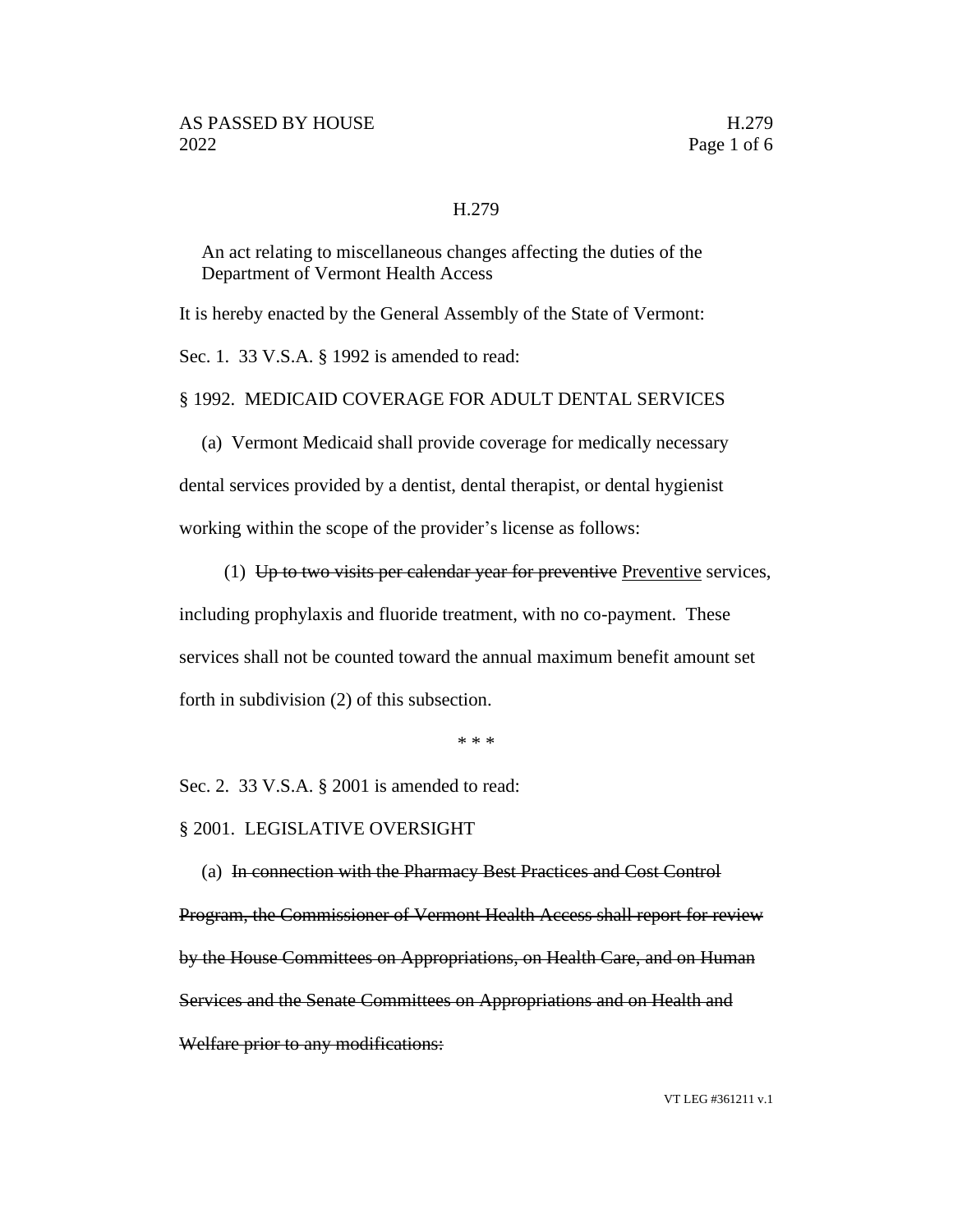(1) the compilation that constitutes the preferred drug list or list of drugs subject to prior authorization or any other utilization review procedures;

(2) any utilization review procedures, including any prior authorization procedures; and

(3) the procedures by which drugs will be identified as preferred on the preferred drug list, and the procedures by which drugs will be selected for prior authorization or any other utilization review procedure.

(b) The Committees shall closely monitor implementation of the preferred drug list and utilization review procedures to ensure that the consumer protection standards enacted pursuant to section 1999 of this title are not diminished as a result of implementing the preferred drug list and the utilization review procedures, including any unnecessary delay in access to appropriate medications. The Committees shall ensure that all affected interests, including consumers, health care providers, pharmacists, and others with pharmaceutical expertise have an opportunity to comment on the preferred drug list and procedures reviewed under this subsection.

VT LEG #361211 v.1 (c) The Notwithstanding the provisions of 2 V.S.A. § 20(d), the Commissioner of Vermont Health Access shall report annually on or before October 30 to the House Committees on Appropriations, on Health Care, and on Human Services and the Senate Committees on Appropriations and on Health and Welfare concerning the Pharmacy Best Practices and Cost Control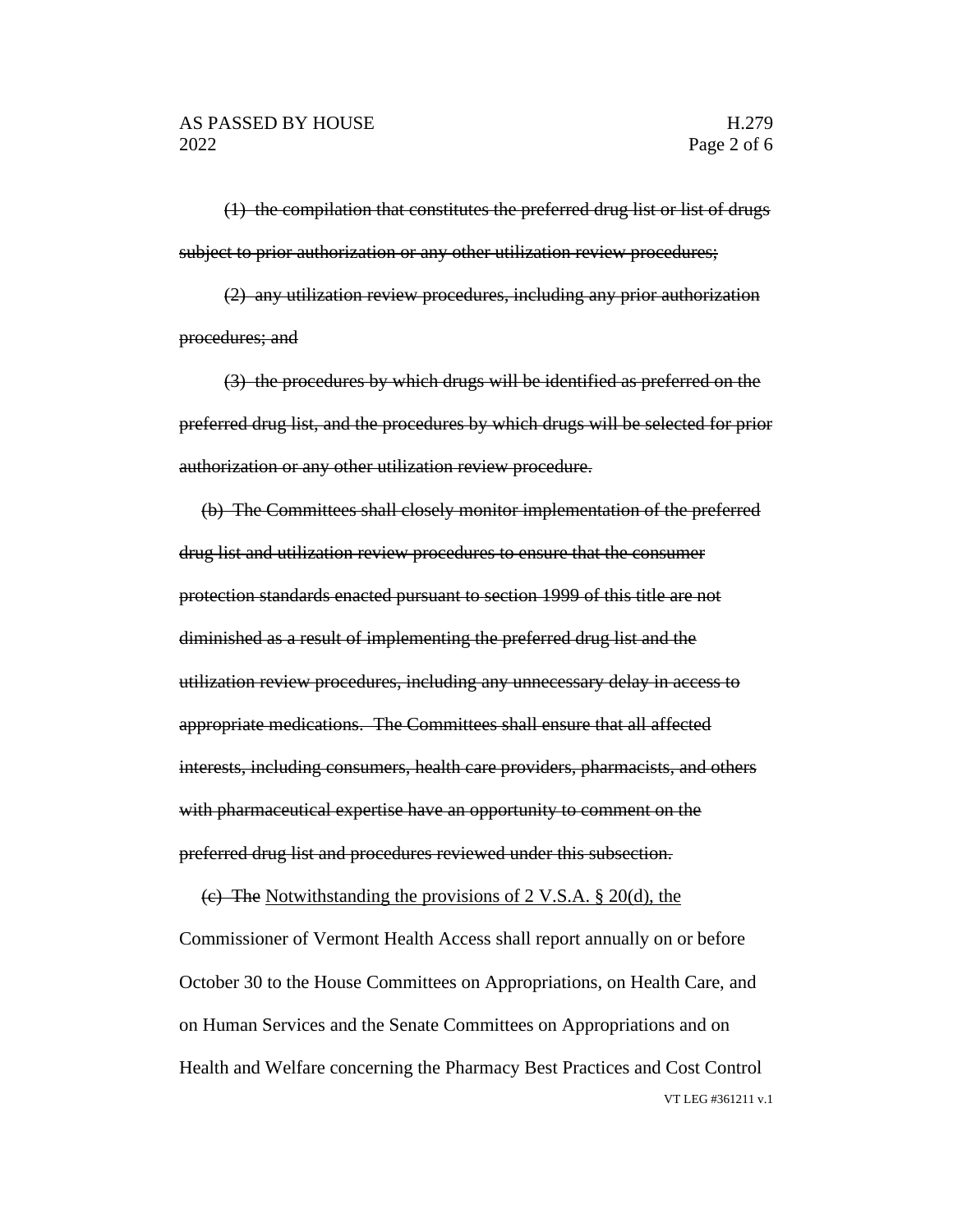Program and the operation of Vermont's pharmaceutical assistance programs

for the most recent State fiscal year. Topics covered in the report shall include:

(1) issues related to drug cost and utilization;

 $(2)$  the effect of national trends on the pharmacy program programs;

(3) comparisons to other states;

(4) the Department's administration of Vermont's pharmaceutical

assistance programs;

(5) the Department's use of prior authorization requirements for prescription drugs; and

(6) decisions made by the Department's Drug Utilization Review Board in relation to both drug utilization review efforts and the placement of drugs on the Department's preferred drug list.

 $(d)$  [Repealed.]

 $(e)(b)(1)$  [Repealed.]

(2) The Commissioner shall not enter into a contract with a pharmacy benefit manager unless the pharmacy benefit manager has agreed to disclose to the Commissioner the terms and the financial impact on Vermont and on Vermont beneficiaries of:

\* \* \*

VT LEG #361211 v.1  $\left(\frac{3}{2}\right)$  The Commissioner shall not enter into a contract with a pharmacy benefit manager who has entered into an agreement or engaged in a practice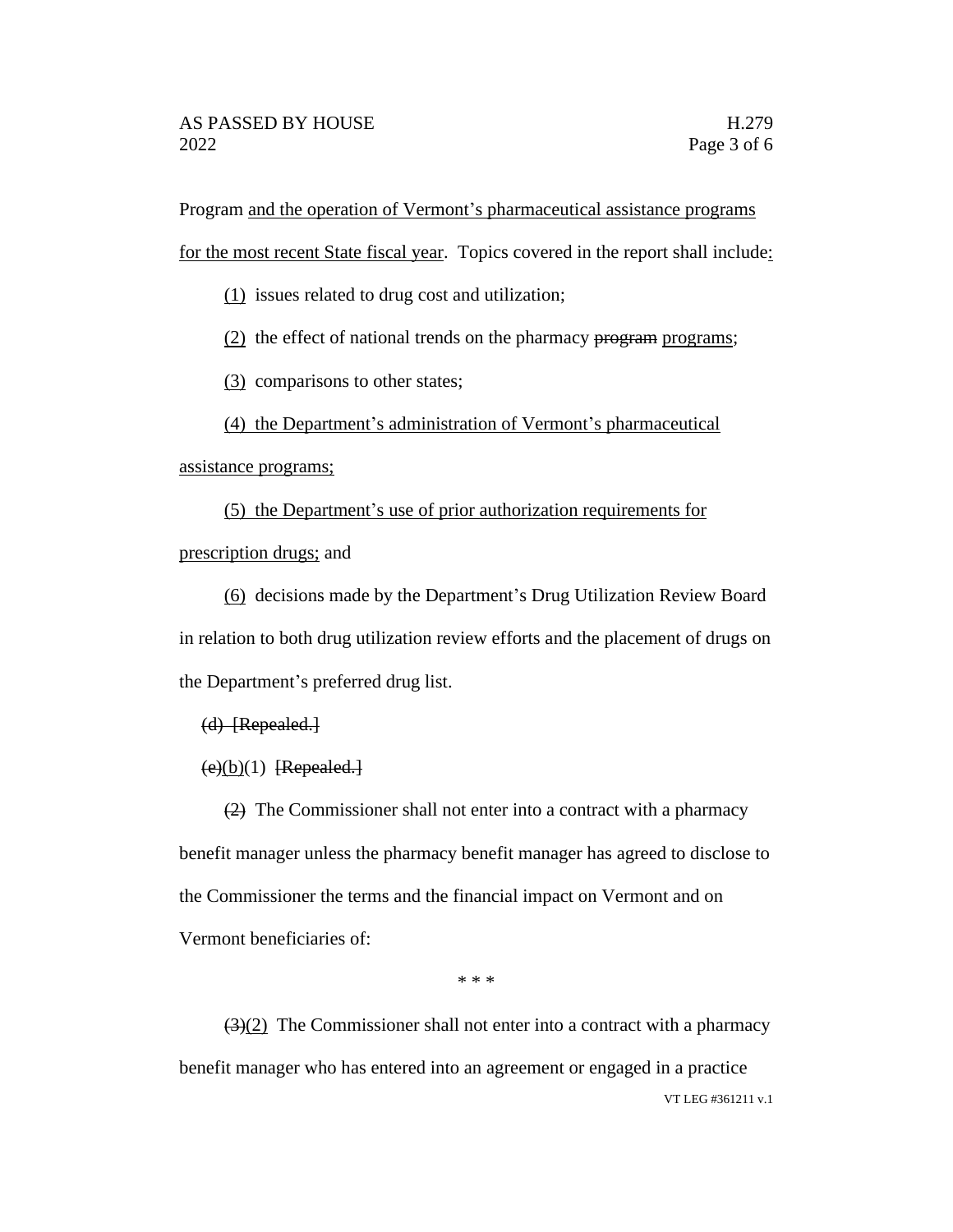described in subdivision  $(2)(1)$  of this subsection, unless the Commissioner determines that the agreement or practice furthers the financial interests of Vermont and does not adversely affect the medical interests of Vermont beneficiaries.

Sec. 3. 33 V.S.A. § 2081 is amended to read:

## § 2081. RULES AND LEGISLATIVE OVERSIGHT RULEMAKING

(a) The Agency of Human Services shall adopt rules necessary to implement and administer the provisions of this subchapter, including standards and schedules establishing coverage and exclusion of pharmaceuticals and maximum quantities of pharmaceuticals to be dispensed, and to comply with the requirements of the Medicare Modernization Act. The Agency of Human Services shall submit the proposed rule to the Health Care Oversight Committee. The Health Care Oversight Committee shall review and advise on the Agency rules and policies developed under this subsection and shall submit for consideration any recommendations to the joint Legislative Committee on Administrative Rules.

(b) DVHA shall report on the status of the pharmaceutical assistance programs established by this subchapter to the Health Care Oversight Committee.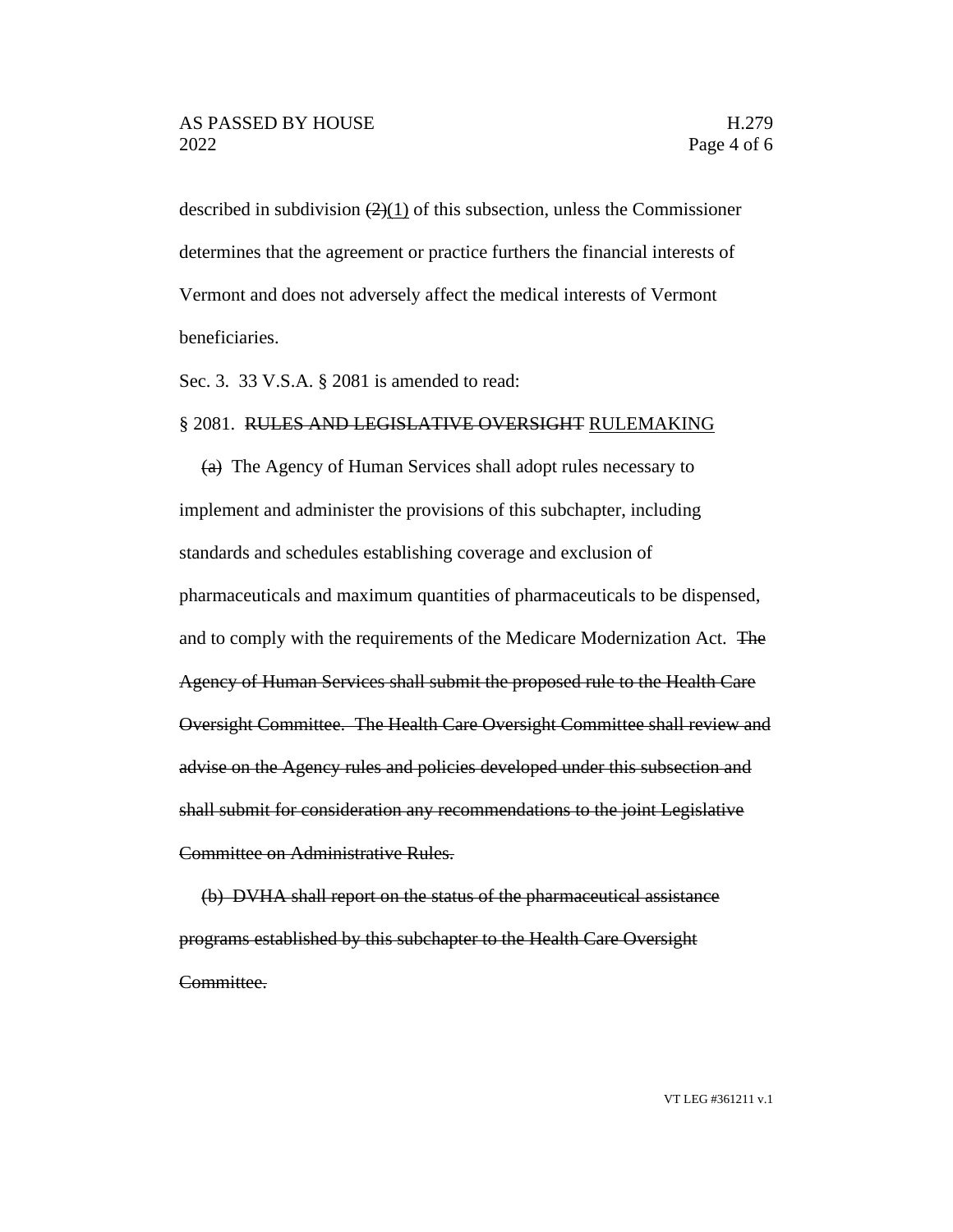## Sec. 4. SEPARATE INDIVIDUAL AND SMALL GROUP HEALTH INSURANCE MARKETS FOR PLAN YEAR 2023 IF FEDERAL SUBSIDIES EXTENDED

(a) Purpose. The purpose of this section is to allow for separate individual and small group health insurance markets for plan year 2023 in the event that Congress extends increased opportunities for federal advanced premium tax credits to include plan year 2023 and that extension is enacted on or before September 1, 2022.

(b) Definitions. As used in this section, "health benefit plan," "registered carrier," and "small employer" have the same meanings as in 33 V.S.A. § 1811.

(c) Separate plans and community rating. Notwithstanding any provision of 33 V.S.A. § 1811 to the contrary, if the Department of Vermont Health Access, after consultation with interested stakeholders, determines on or before September 1, 2022 that Congress has extended the increased opportunities for federal premium assistance originally made available through the American Rescue Plan Act of 2021, Pub. L. No. 117-2 to eligible households purchasing qualified health benefit plans in the individual market to include plan year 2023, or has made substantially similar opportunities available, then for plan year 2023, a registered carrier shall: